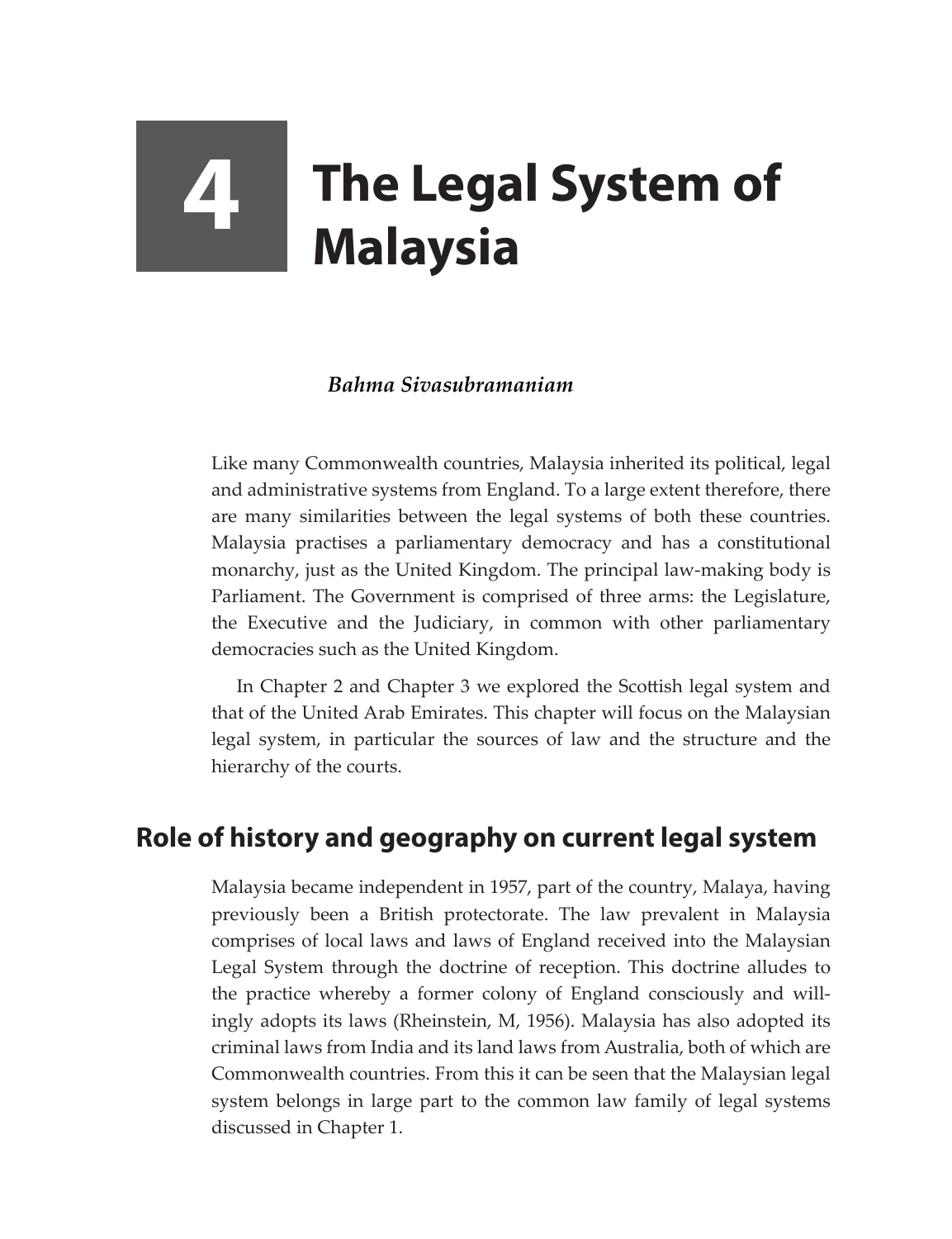It should be noted that Malaysia is geographically divided into two. The first part is what is known as the Peninsular Malaysia, comprising of eleven States and two Federal Territories. It is where the capital of the country is and is the seat of the Federal Parliament. East Malaysia, which is in the Borneo subcontinent across the South China Sea, is made up of Sabah, Sarawak and the Federal Territory of Labuan. Although the differences of the legal systems in Peninsular Malaysia and East Malaysia are not substantial, both parts have their own courts. They do however have the Supreme Court and the Court of Appeal in common. For the purposes of this chapter, the focus will be on the system as applied and practised in Peninsular Malaysia unless otherwise stated.



## **Formal sources of law**

**Figure 4.1:** Formal sources of law

Sources of law insofar as relevant to this chapter simply mean where law originates from. These include constitutions, legislation, judgments of courts and secondary sources such as practice, customs, and tradition. Islamic Law is another source of law. Thus the laws in Malaysia may be categorised into three main groups: written, unwritten, and Islamic laws.